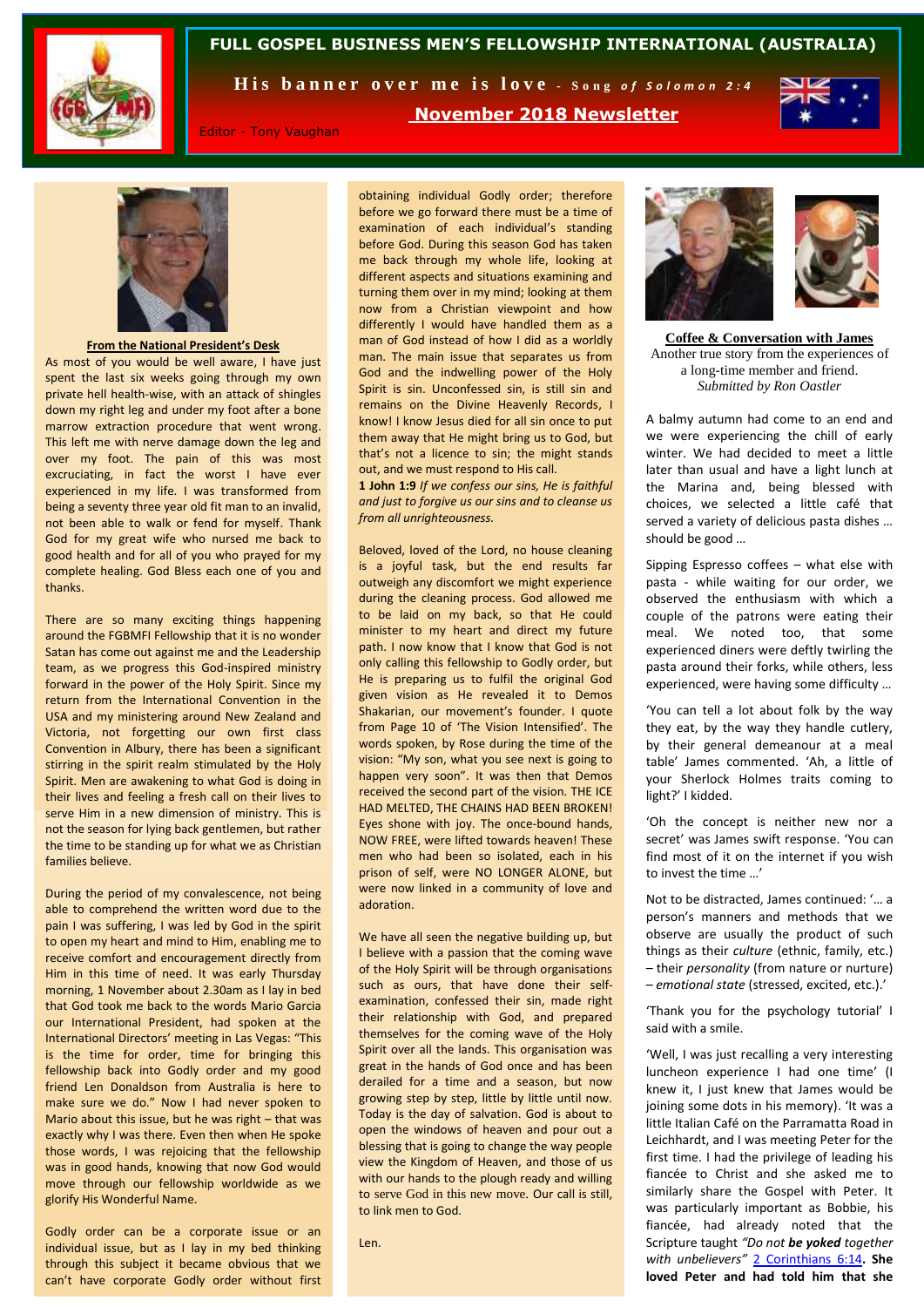

# **November 2018 Newsletter**

#### **could only marry him if he was also a born-again believer.'**

'So here we were, meeting for the first time and sharing pasta. He was a nice young man, intelligent, well presented and articulate - but the atmosphere was bitterly cold! It quickly became evident that he saw me as the villain; the fellow who had disrupted/ruined his relationship with his fiancée. Peter was quite angry. It certainly was a tense meeting.'

'… and to make matters worse' James continued, 'I noted Peter's handling of his cutlery. He used his fork, supported by his spoon, as you would with a pasta dish, but he also picked up his knife between-times and held it in the manner one would were they stressed and contemplating stabbing someone.'

'I was therefore quite circumspect in my handling of our discussion, reassuring Peter (who was brought up as a Catholic) of the Grace of God, His plan of Redemption and the opportunity he had to make a decision for his eternal future. This was as much as could be accomplished in this face-to-face meeting, with safety.'

'So, that put an end to your endeavours with Peter' I exclaimed. 'Well, yes, to my endeavours' James acknowledged 'but not to what The Lord had in mind for Peter and Bobbie though.'

As a lead-in to the finale, James continued: 'You may recall me telling you about Bill, the industrial salesman? He went out for the evening while his wife Jo had an evangelist from Campus Crusades teach her Home Group how to lead a person to Christ. Bill arrived home just as the evangelist was about to do a role play and Bill agreed to take part, in the process of which he saw the plan of Salvation, was convicted and committed his life to Christ.'

'Providentially' James proclaimed with a gentle nod of his head, 'Bill and Jo as well as Bobbie and Peter all had Catholic backgrounds. All four were guests at a Christmas Outreach Breakfast at which Bill invited Peter and Bobbie to dinner at their home the following week. After dining that night, Bill and Peter drew aside and discussed their backgrounds and experiences, their previous 'church' affiliations and the Scriptural presentation of the Gospel.'

'Then,' James stated, with a sense of wonderment in his voice, 'using the same little tract that had been instrumental in his own conversion, Bill again clearly identified the commitment Peter needed to make and put the case to him that "we can kneel here together by the lounge and you can receive Christ as Lord and Saviour right now". Peter was ready right now – and they knelt and prayed together as Peter confessed faith in Christ.'

'I am always amazed,' James concluded, 'at the Holy Spirit's varying strategies for an individual's salvation. We need to be sensitive in playing our part, regardless of how it appears at the time.'

**'We are just the Ambassadors in "***winning and discipling folk to Christ***"'.** 

## The Exit Centre Founder - Moses Tay

*You will recall the testimony of Raymond Tay last month from Malaysia where I mentioned that his brother Moses also had a very interesting testimony which is featured below.*



May the grace and peace from God our heavenly Father and the Lord Jesus Christ be with you. My name is Moses Tay Kock Yew and I am

fifty-five years old. I am married. My wife is a pastor and we have a seven-year-old daughter. We currently live in Muar, Johor.

I grew up in the little-known village of Central Paloh. I have nine other siblings and I am the eighth child in the family. The family that I grew up in was that of the Buddhism faith, so were the neighbours in my village. My mother was a devout Buddhist, while my father on the other hand seemed to be an atheist.

Since young, I had followed my mother's faith. I would pray to idols which my mother prayed to. On top of that, I would also follow others in worshipping idols. I did not know who Jesus Christ was. I also did not know that He had known me since the very beginning.

During those trying times, my beloved mother needed a steady source of income to raise the ten of us. There was a coffee shop that was on sale then and she bought it. Though she was unfamiliar with the nitty-gritty of operating a traditional coffee shop, she managed to raise us from the earnings of the coffee shop business through her unwavering grit and hard work.

#### "**A Fallen Life"**

Faced with such complicated circumstances during my adolescence, I fell into bad company and joined a secret society at the tender age of thirteen. I quit schooling at the age of fifteen in 1978. From then on, my life began to change drastically. I got bolder as I felt I had the backing of my secret society.

Eventually, I picked up the habits of smoking, drinking, gambling night-clubbing and sexual immorality. I also rose in rank as the gang leader of my secret society when I was eighteen years old in 1980. I even got in contact with gangs from a neighbouring country where I recruited some members to be initiated into my secret society, from there, I met people of different trades involved in dubious activities. Callous and naïve as I was as a robust young man, I did everything I could for my secret society. I got involved in gang fights, collecting "protection monies" and operating clandestine gambling dens.

I felt I was on top of the world then. Little did I know that danger was awaiting me just around the corner – Death! Owing to a failed relationship. I went on a destructive path of drinking and partying to numb myself from the pain of being mentally distraught.

At the age of twenty, I made my first contact with drug dealers and drug addict friends. I did not know then that I had begun my dangerous journey bordering on the edge of death. In order to earn more money, I began to push drugs to others. My journey of drug abuse started from then on. I started experimenting with hallucinogens, super glue, marijuana, opium, heroin and intravenous drug use.

I eventually got addicted to heroin. I tried using my own willpower to kick the habit, but I failed miserably. I tried using many different methods to kick the addiction but to no avail. I even considered committing suicide several times; but I did not have the guts to do so each time I harboured such thought. As such, fifteen years of my life were bound by drug abuse and addiction. During that fifteen years, not only did I hurt myself physically and mentally but I also hurt my own family members and friends emotionally and psychologically. In order to satisfy my addiction, I resorted to stealing, lying and even robbing. I even started selling drugs to help feed my nearly RM300 per day addiction needs.

Eventually in 1994, the arm of the law finally caught up with me and I was arrested by the police from the Kluang Johor Police Department. I was sentenced to two years in prison and three strokes of the rotan (cane). *Continued…..*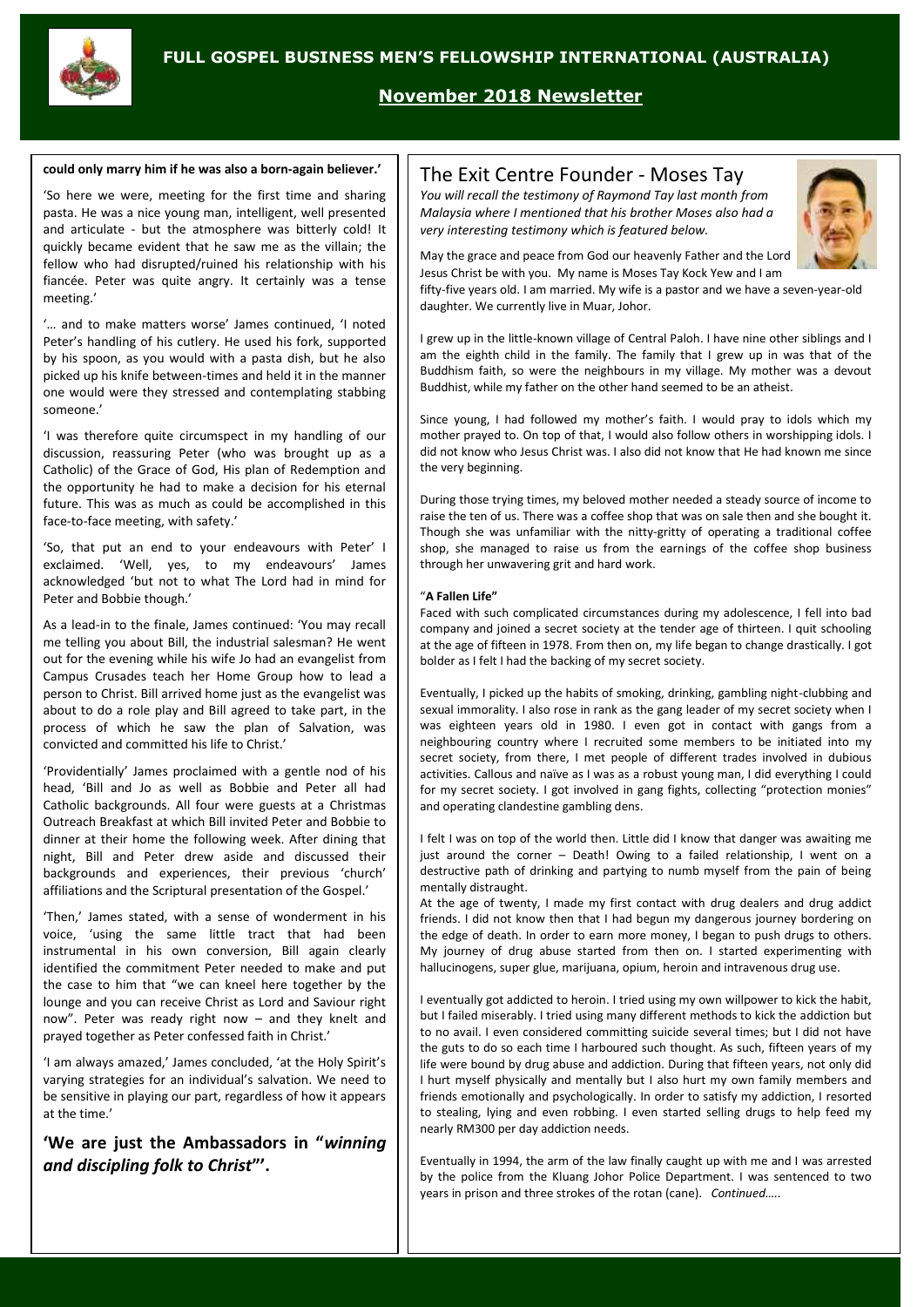**November 2018 Newsletter**

# **Goulburn Valley Chapter News**

An exciting story about the reforming of the Goulburn Valley Chapter. It happened this way, after the Albury Convention: Ray Hungerford organised a testimony and preaching itinerary for Len and Carolyn Donaldson, stopping at different venues from Albury to Melbourne, staying at motels and private homes, one of which was the home of Philip and Fiona Stone – hard working dairy farms just outside Kyabram. After arriving at about 4.00pm and settling in, the men went off to a BBQ men's meeting and the ladies shared a pot-luck dinner hosted by Fiona, followed by a ladies fellowship meeting. Carolyn was the speaker and a relaxed, friendly, testimony and sharing time with much laughter was followed by a real country style supper.

The next morning Phil had a lot of farm work to attend to and was apologetic that he couldn't spare the time for more fellowship, but the work had to be done. That's farm life. Not wanting to miss out, Len asked if they had a spare pair of boots so he could come and lend a hand with the farm chores, having been brought up on farms. The boots were soon found and off the two men went, working with calves, feeding the stock and more importantly, having a great time of fellowship. By the time the work was complete, Phil and Len had discovered that they were kindred spirits and had a lot in common. Len says of Phil "he's a real live wire, a man of God that could accomplish anything he turned his had to do, knowing how to walk and operate in the Holy Spirit, one that God will use for the extension of the Kingdom yes! A real man with a mission".

That evening Len was the speaker at a dinner held in a Working Man's Club and was able to share his testimony and the future of FGBMFI Fellowship, and encourage the gathering to consider building up the ministry helping the churches in the area. A good night was had by all. Next morning in the Stone's Kitchen just before breakfast, Phil said to Len "I suppose you want me to join the FGBMFI". Len replied: "No I just want you to pray about it and if God says join then do so". Phil then said "I have already prayed and got my answer, give me the application form and I will fill it out straightaway". Two weeks later he was elected in as the new Goulburn Valley President and Ray Hungerford as the Treasurer. They have held two meeting so far; the first one had 25 attending and the second one had 45 attending. That's some increase which would make them the fastest growing chapter in Australia.

Please pray for Phil and Ray, that God keeps His mighty hand on them both and brings good speakers to share their testimonies, building up the chapter. Remember this is a rural area and it's not like being in the city where there are plenty of speakers to draw form.

### **100 Years Anniversary of Armistice Day**

At 11am on 11 November 1918 the guns on the Western Front fell silent after more than four years of continuous warfare. The allied armies had driven the German invaders back, having inflicted heavy defeats upon them over the preceding four months. In November the Germans called for an armistice (suspension of fighting) in order to secure a peace settlement. They accepted allied terms that amounted to unconditional surrender.

The 11th hour of the 11th day of the 11th month attained a special significance in the post-war years. The moment when hostilities ceased on the Western Front became universally associated with the remembrance of those who had died in the war. This first modern world conflict had brought about the mobilisation of over 70 million people and left between 9 and 13 million dead, perhaps as many as one-third of them with no known grave. The allied nations chose this day and time for the commemoration of their war dead.



*We also remember that sacrifice that our Lord and Saviour made on the Cross for all of His creation*



#### *"His Banner Over Us is Love"*

#### **Membership**

Full Gospel Business Men's Fellowship International (Australia) is open to all men who wish to be part of this vibrant organisation, who have a heart to reach others and bring them into a relationship with Jesus Christ. You must read and understand our Doctrinal Statement and be willing to serve as a chapter member giving of your time and expertise.

Please return your completed membership application (along with our doctrinal statement) form our Membership Director, Daniel Wright - PO Box 129 Taigum Qld 4018. Telephone: 0404 004 946. Membership forms can be printed from our website: **fgbmfiaustralia.com**

Membership fees are \$100.00 per annum. To have an effective Fellowship we need all members to pay their dues to fund the ongoing expenses of the Fellowship as per the budget approved by the National Board. Being paid up members of the Fellowship is important and all personnel should hold their membership as significant and of value. Being members allows you to experience all the benefits that are associated with the organisation including being able to vote and have your say at the appropriate time. If you have no chapter in your area or it is not functioning your membership will be held as a National member. Those already in an active chapter will also be National Members and then chapter members. This way all members are included and not overlooked when information is being passed on.